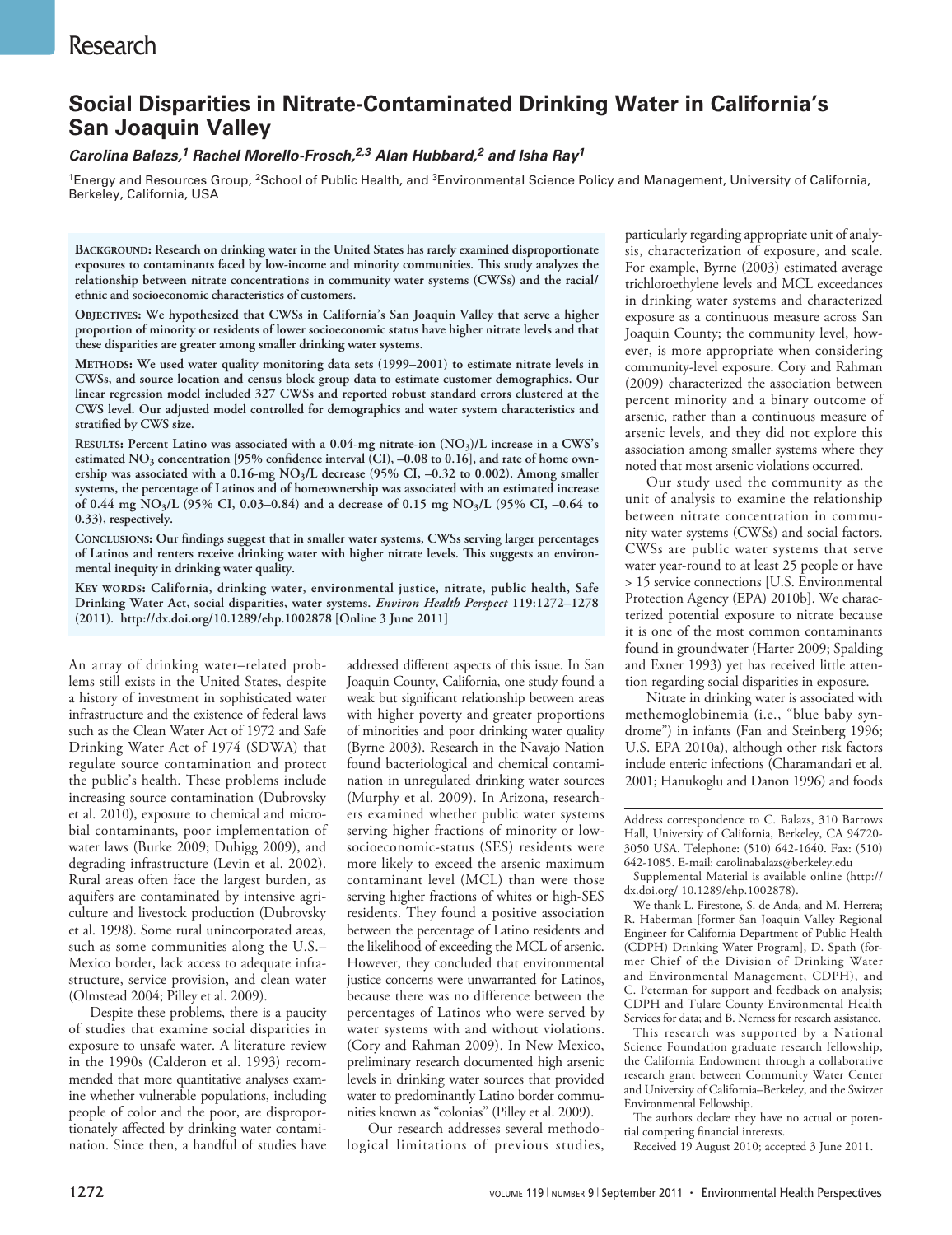high in nitrates (Sanchez-Echaniz et al. 2001). Epidemiologic data also suggest an association between nitrate levels in drinking water and reproductive toxicity, developmental effects, and various cancers (Fan and Steinberg 1996; Ward et al. 2005, 2010), although the consistency of these associations varies. To protect against methemoglobinemia, the SDWA has established an MCL of 45 mg/L as nitrate ion  $(NO_3)$  or 10 mg/L as nitrate-nitrogen in drinking water (U.S. EPA 2010a).

California's San Joaquin Valley is an important site for examining potential disparities in exposure to nitrate. With its intensive irrigated agriculture, the valley has two of the most contaminated aquifers in the nation and some of the highest nitrate levels in the country (Dubrovsky et al. 1998, 2010). Because nearly 95% of the valley's population relies on groundwater for drinking [Permits, Inspections, Compliance, Monitoring and Evaluation (PICME) [California Department of Public Health (CDPH) 2008a], groundwater contamination is a particular health risk. This risk is compounded by the fact that with high costs of mitigation, few systems actually treat for nitrate. The San Joaquin Valley also has some of the highest rates of poverty and minority populations—particularly Latinos—in the state (U.S. Census Bureau 2007). These communities are economically and socially disadvantaged, making it harder for them to afford mitigation or to address related health consequences of nitrate contamination. The continued use of nitrogenbased fertilizers (Dubrovsky et al. 2010; Ruddy et al. 2006) and the increasing demand for groundwater (Glover 2010) further highlight the importance of this contaminant, because exposure may become increasingly widespread.

Given this context, we used water quality monitoring data from the CDPH to analyze the association between racial/ethnic and SES characteristics of people served by CWSs and nitrate levels of these systems in the San Joaquin Valley. With few exceptions (Byrne 2003), there has been limited use of CDPH monitoring data to examine whether certain groups are disproportionately affected by exposure to drinking water contaminants. Similarly, despite an acknowledgment of the burden faced by small systems (Committee on Small Water Systems 1997), few studies have explored associated social disparities.

We hypothesized that CWSs serving a higher percentage of minority or lower-SES residents have higher nitrate levels and that these disparities are likely to be greater among smaller drinking water systems. Disparities in nitrate exposures, if they exist, could signal a potential environmental injustice. This analysis expands the emerging literature on drinking water quality and social disparities in the United States and informs national- and state-level policy on the needs of underresourced water systems.

### **Materials and Methods**

Our units of observation were CWSs in California's San Joaquin Valley. We used three measures to test our study's hypotheses: *a*) estimated average nitrate concentrations for each CWS to describe average water quality served to customers; *b*) population potentially exposed (PEP) to three nitrate levels to estimate the population affected by nitrate contamination; and *c*) nitrate concentrations at points of entry into each CWS's distribution system to assess the relationship between demographic characteristics of customers and CWS nitrate levels. The first two measures were used in a series of descriptive statistical analyses. The third measure was used as the outcome variable in linear regression models that estimated the relationships between race/ethnicity and SES and a system's nitrate concentration.

*Sample selection and time period.* We included CWSs that were active in the San Joaquin Valley between 1999 and 2001, had at least one point-of-entry source with a nitrate sample reported for this period, and had any source (i.e., point of entry or not) with geographic coordinate data available to estimate CWS demographics. Point-of-entry sources can be defined as sources of supply (e.g., well with no treatment or effluent from a well/surface water plant) that directly enter into the distribution system (Figure 1). We used nitrate-sampling data from 1999 to 2001 and demographic data from the 2000 Census. The sampling period represents one full compliance period under the SDWA [California Code of Regulations (CCR) 2008, §64400.25]. Of the 873 CWSs that were active during 1999–2001, 711 had sources with geographic coordinates. Of these, 327 (37%) had nitrate water quality sampling data and were included in our final sample.

*Average nitrate concentration for CWSs.*  To estimate nitrate concentration for each CWS, we selected two types of point-of-entry sources for inclusion (Figure 1): *a*) sources, such as well fields or surface water plants, that were in active use and had no treatment or that were treated for contaminants other than nitrate, and *b*) treatment plants in active use that potentially treated for nitrate. In both cases, we included only sources that were last in line to enter the distribution system (i.e., did not flow to another source before entering), to avoid double counting of nitrate levels. We used the CDPH's Permits, Inspections, Compliance, Monitoring and Enforcement database (CDPH 2008a) to identify source types, their location in relation to the distribution system, and their possible treatment techniques. If a plant had a treatment technique commonly used for nitrate (e.g., reverse osmosis), we assumed that it treated for nitrate.

We then used nitrate-sampling data for these sources from the CDPH (2008b) Water Quality Monitoring database to determine nitrate concentration at points of entry. This served as a proxy for water quality in each CWS's distribution system and for tap water quality. Nitrate levels are unlikely to change from these entry points to the tap (unless systems chloraminate, which those in the valley do not) (Haberman R, personal communication). CWSs using groundwater are required to sample each source for nitrate annually (unless a single sample or average of two samples exceeds the MCL, in which case the system must sample quarterly); CWSs using surface water must sample quarterly (CCR 2008, §64432.1). In practice, however, systems often fail to sample regularly (Haberman R, personal communication). If a nitrate sample was below the detection limit



**Figure 1.** Schematic of a community water system (CWS) indicating the location of point-of-entry sources and the use of average nitrate concentration in the distribution system as a proxy for tap water quality. Water entering the distribution system may flow from a groundwater well (point a) or from a surface water source (i.e., stream; point b). Water may then be treated (point c; different treatment techniques may be used, depending on the contaminant of interest and original source). Water then enters the distribution system at points of entry (point d). In this example, nitrate samples would be used from point d, because points a and b flow into the same point of entry. Average nitrate level at point d is used to represent average water quality in the distribution system (point e). Nitrate levels in the distribution system are a proxy for tap water quality (point f). If points a and b are separate points of entry (i.e., do not flow into a shared point d), nitrate sample points would be used from each source separately. Constant and equal flows are assumed.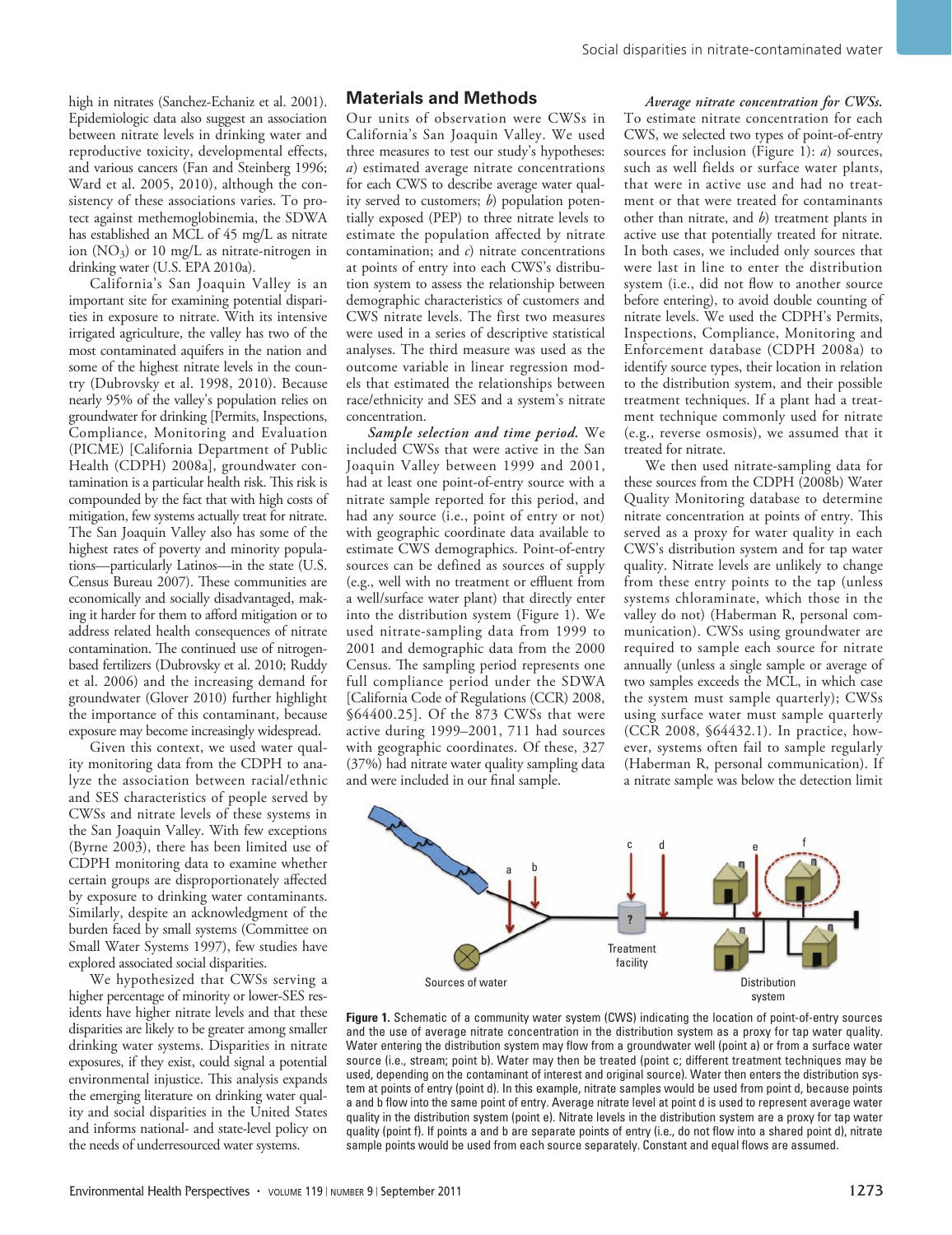of 2 mg NO3/L (CCR 2008, §64432), we took the square root of the value as a proxy for that sample's nitrate level (Lubin et al. 2004). We did not have flow measurements for the individual sources that contributed water to each CWS's distribution system. Therefore, we could not determine a flowweighted measure of distribution water quality for each CWS based on the nitrate level measured in samples from each contributing source. Instead, we assumed that each pointof-entry source contributed independently and equally to a CWS's distribution system, and that each source contributed a constant amount to the system, regardless of season.

Finally, we determined the average nitrate level for each point-of-entry source and averaged the resulting values across all sources to estimate an average systemwide nitrate level. The systemwide average was then used to categorize each CWS's average nitrate concentration as *a*) low, defined as < MCL/2 (< 22.5 mg NO3/L); *b*) medium (22.5–44.9 mg NO<sub>3</sub>/L); and *c*) high ( $\geq 45$  mg NO<sub>3</sub>/L, the MCL for nitrate). These categories correspond to those used to assess source-level nitrate concentrations for regulatory purposes (CCR 2008, §64432.1). Besides the high category, the medium category is important to consider because research suggests that exposure to nitrate in drinking water at half the MCL can cause adverse health effects among susceptible subpopulations (DeRoos et al. 2003). In addition to calculating average nitrate levels, we used nitrate MCL violation data from PICME to verify whether CWSs with high nitrates did in fact receive violations, and to run a sensitivity analysis on PEP data.

*Potentially exposed population.* Using a method by Storm (1994), we computed the potentially exposed population (PEP) by apportioning the total population served by each CWS into three exposure categories based on the proportion of sources for that CWS with average nitrate levels that were low, medium, or high, as defined above. The population in each category was then summed across all CWS to estimate the total population potentially exposed to the three nitrate levels. The approach to calculate the PEP for the high-nitrate category is summarized by the following equation:

$$
PEP = \sum_{i=1}^{327} [(X_i \times s_{il}/S_{it}) + (X_i \times s_{im}/S_{it}) + (X_i \times s_{ih}/S_{it})],
$$
 [1]

where  $X_i$  is the total population served in CWS *i*; *sih* is the number of sources for CWS *i* with average nitrate concentrations classified as high  $(h)$ ; and  $S_{it}$  is the total number of point-of-entry sources for CWS *i*. To calculate the PEP for the low (*l*) or medium (*m*) nitrate categories, we replaced *sih* with *sil* or

*sim*, respectively. We used PICME 2008 data on the number of people served by each CWS to calculate the population size in each exposure category during 1999 to 2001. If the number of customers served by a CWS was not available from the PICME data, we used information from the CDPH Water Quality Monitoring database. To estimate population counts of potentially exposed individuals according to demographic characteristics (e.g., race/ethnicity) we multiplied the potentially exposed population in each nitrate category for each CWS by the estimated proportion of customers in each demographic subgroup for the CWS, and then summed these values across all CWS for each nitrate category. Because home ownership is based on housing units rather than population count, we did not derive a count of housing units.

*Statistical analysis of nitrate levels and CWS characteristics.* We used a linear regression model to analyze the relationship between CWS demographics and nitrate levels. We fitted a model selected *a priori* that controlled for known or hypothesized systemlevel confounders. We originally used a mixed model approach to account for clustering (Laird and Ware 1982). However, diagnostics of the mixed model indicated a very nonnormal distribution of residuals. Therefore, we used an approach that provided inference that was robust under laxer modeling assumptions. To derive the inference (i.e., standard errors), we clustered outcomes at the water system level (i.e., point-of-entry nitrate concentrations measured on a given day for a given source). Thus, our final model reported sandwich-type robust standard errors (Huber 1967) that allow for arbitrary correlation, including correlation within or across sources in a CWS.

Our outcome variable, *Yijk*, is nitrate concentration for the *i*th water system, the *j*th source in system *i*, on day *k* (since 1 January 1999). Although nitrate samples from individual sources are our outcome measurements, the CWS is the primary unit of analysis, consistent with average nitrate level calculations discussed above. Our final model did not reweight CWSs with more samples (as the mixed model might have, depending on the implied estimated correlation structure), because we wanted CWS to contribute measurements based on a proxy of the number of people served. Thus, systems with more measurements contributed more to the estimates. We addressed this assumption by stratifying by system size, to see if smaller CWSs (with fewer samples) had a different effect than did larger CWSs. Because differences between the estimates of the mixed model and the linear model were small, this comparison provided evidence that the nonweighted approach of our final model was reasonable.

Key independent variables were the percentage of Latino and non-Latino people of color served by CWSs (referent category was non-Latino whites) and percent home ownership in the area served by a CWS. Latinos were analyzed separately because they are the largest ethnic group in the valley (40%; U.S. Census Bureau 2007). SES was represented by home ownership rate, which is a proxy for wealth and political representation (Krieger et al. 1997; Morello-Frosch et al. 2001; Oliver and Shapiro 1997). Because of our focus on CWS-level exposures, these variables were measured at the CWS level. We assumed these remained constant for all 3 years.

Race/ethnicity and home ownership data were derived from the 2000 U.S. Census (U.S. Census Bureau 2000). Because CWS service areas do not follow census boundaries, we used two spatial approaches in geographic information systems to estimate demographic variables for each CWS. We first compared an aerially weighted approach using digitized CWS boundaries in two pilot counties (Tulare and Fresno) with a second approach joining spatial coordinates from CDPH data for all sources (well fields, surface water intakes, and treatment plants) to census block groups. Based on spatial and goodness-of-fit comparisons, we concluded that it was reasonable to use the latter approach [for details on the aerially weighted approach and the comparison between the two methods, see Supplemental Material (http://dx.doi.org/10.1289/ ehp.1002878)]. In brief, for each CWS, we estimated a population-based average of each variable across all block groups that included sources for the CWS. For example, if a CWS had two sources in two census block groups, we determined the population-weighted average of the variable across both census block groups and used that value to derive a percent estimate of demographic groups (e.g., 50% Latino) served by each CWS.

We controlled for other water system characteristics that could be potential confounders: source of water (groundwater or groundwater plus surface water vs. surface water alone), whether the system served a city (i.e., incorporated) or an unincorporated area, ownership structure of the system [publicly vs. privately owned and not regulated by the Public Utility Commission (PUC), with privately owned PUC-regulated systems as the referent category], system location (agricultural valley floor or not), season (summer/fall or winter/spring), year of sampling (2000 or 2001, with 1999 as referent category), and number of service connections  $\approx 200$  or  $\geq 200$  connections). CWSs with < 200 connections are generally considered "small" (CCR 2008, §64432.1). We determined ownership structure by combining data in PICME with data from the PUC's list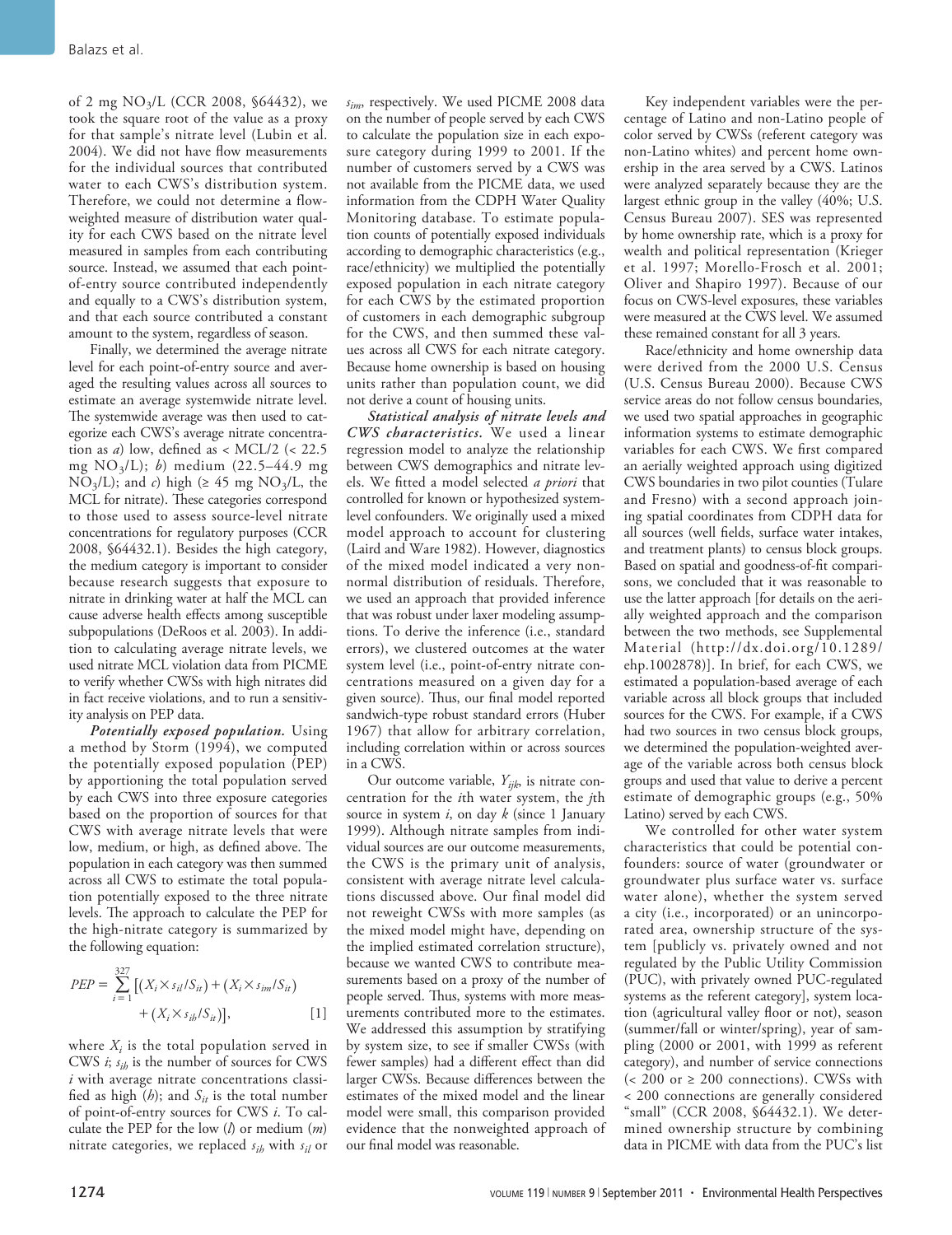of regulated systems. We obtained all other characteristics from PICME. With the exception of year and season, which were measured at the source level, all covariates were measured at the water system level.

In addition to models including all CWSs, we stratified by system size to assess whether demographic effects on water quality might be stronger among smaller systems and to test the hypothesis that scale alone explains water quality. We also used our final model to estimate the amount of nitrate contamination attributable to the proportion of the population that is Latino. We did so by using the final model to predict expected values for each observation if percent Latino equaled zero, as described in Greenland and Drescher (1993). All statistical analyses were conducted using Stata (version 10; StataCorp LP, College Station, TX). We used Stata's cluster command (clustering at the CWS level) to derive robust SEs.

### **Results**

*Descriptive statistics.* The 327 systems in our sample served approximately 2.95 million people, or 96% of the San Joaquin Valley population served by CWSs (Table 1). The distribution of average system-level nitrate concentrations is right-skewed and ranges from 0 to 150 mg  $NO_3/L$ . This distribution and range are similar for average source-level nitrate concentrations and for individual sampling points (data not shown). The mean proportion of Latinos served across these CWSs was 32%, with an interquartile range (IQR) of 10–50%. The mean proportion of homeownership was 70%, with an IQR of 60–82%. Compared with all the CWSs in the valley active from 1999 to 2001, our study sample underrepresented small CWSs that have < 200 connections (49% vs. 73%; Table 1). The number of samples per source in systems with < 200 connections ranged from 1 to 110 (mean, 3.2), compared with a range of 1–133 (mean, 4.5) for systems with  $\geq 200$  connections. Six percent of samples had concentrations below the detection limit.

Overall,  $3\%$  ( $n = 10$ ) of all CWSs in our sample had high average nitrate concentrations (above the MCL of 45 mg  $NO<sub>3</sub>/L$ ) for at least some part of the study period,  $10\%$  ( $n = 33$ ) had medium average concentrations (MCL/2 to MCL), and  $87\%$  ( $n = 284$ ) had low average concentrations (< MCL/2; Figure 2). Of the 10 CWSs with an average nitrate concentration > MCL, 9 had < 200 connections and 8 had only one or two sources. All but 1 of these 10 CWSs received at least one MCL violation during the study period, and 14 CWSs in our sample (serving ~ 92,268 people) received at least one MCL violation [PICME (CDPH 2008a); see also Supplemental Material, Table 1 (http://dx.doi.org/ 10.1289/ ehp.1002878)].

CWSs that served higher fractions of Latinos and lower fractions of homeowners (i.e., more renters) had higher average nitrate levels. Figure 3 shows that in the two highest Latino quartiles, proportionately more systems had average nitrate concentrations

> MCL (i.e., 5% and 7% in the two higher quartiles compared with 0% in both of the lower quartiles). These two quartiles also had the largest fractions of CWSs in the medium nitrate category. The two quartiles with the lowest rates of home ownership had the

**Table 1.** CWSs included in study sample compared with all active CWSs, San Joaquin Valley, California, 1999–2001.

| Active CWSs with<br><b>CWSs</b><br>CWSs with<br>source location<br>< 200 connections<br>in study<br>Variable of interest<br>$(n = 327)$<br>$(n = 327)$<br>$(n = 160)$<br>$(n = 167)$<br>2.948.346<br>3.047.822 <sup>a</sup><br>27.165<br>Total population<br>Latino population (%)<br>34<br>39<br>29<br>White population (%)<br>64<br>47<br>58<br>47<br>Population above poverty level <sup>b</sup> (%)<br>59<br>57<br>57<br>57<br>Population served (mean/median)<br>4,206/150<br>9,016/565<br>170/100<br>Incorporated <sup>c</sup> (%)<br>18<br>9<br>73<br>100<br>$<$ 200 connections ( <i>n</i> )<br>49<br>Only groundwater <sup>d</sup> (%)<br>89<br>97<br>90 |                                                |   |   |   |                                     |
|-------------------------------------------------------------------------------------------------------------------------------------------------------------------------------------------------------------------------------------------------------------------------------------------------------------------------------------------------------------------------------------------------------------------------------------------------------------------------------------------------------------------------------------------------------------------------------------------------------------------------------------------------------------------|------------------------------------------------|---|---|---|-------------------------------------|
|                                                                                                                                                                                                                                                                                                                                                                                                                                                                                                                                                                                                                                                                   |                                                |   |   |   | CWSs with<br>$\geq$ 200 connections |
|                                                                                                                                                                                                                                                                                                                                                                                                                                                                                                                                                                                                                                                                   |                                                |   |   |   | 2.921.181                           |
|                                                                                                                                                                                                                                                                                                                                                                                                                                                                                                                                                                                                                                                                   |                                                |   |   |   | 40                                  |
|                                                                                                                                                                                                                                                                                                                                                                                                                                                                                                                                                                                                                                                                   |                                                |   |   |   |                                     |
|                                                                                                                                                                                                                                                                                                                                                                                                                                                                                                                                                                                                                                                                   |                                                |   |   |   |                                     |
|                                                                                                                                                                                                                                                                                                                                                                                                                                                                                                                                                                                                                                                                   |                                                |   |   |   | 17,492/430                          |
|                                                                                                                                                                                                                                                                                                                                                                                                                                                                                                                                                                                                                                                                   |                                                |   |   |   | 34                                  |
|                                                                                                                                                                                                                                                                                                                                                                                                                                                                                                                                                                                                                                                                   |                                                |   |   |   |                                     |
|                                                                                                                                                                                                                                                                                                                                                                                                                                                                                                                                                                                                                                                                   |                                                |   |   |   | 84                                  |
|                                                                                                                                                                                                                                                                                                                                                                                                                                                                                                                                                                                                                                                                   | Groundwater and surface water <sup>d</sup> (%) | 5 | 8 | 3 | 13                                  |

*<sup>a</sup>*Approximately 71,418 people were served by CWSs whose sources did not have geographic coordinates, and 80 CWSs had no population estimates available; including these sources, the estimate of "true" population served by active CWSs was at least 3,119,240. *b*Above 200% of the poverty level. *c*A CWS that serves a city that is a legally recognized municipal corporation with a charter from the state and governing officials that is incorporated, as opposed to a water system that serves an unincorporated area. *d*Reference group, surface water only.



**Figure 2.** Average nitrate concentration of CWSs in California's San Joaquin Valley, 1999–2001 (*n* = 327). Estimates are based on an average of each point-of-entry source's average concentration. Data are from CDPH (2008) Water Quality Monitoring and PICME databases (CDPH 2008a, 2008b). Approximate locations of CWSs are depicted, but not true boundaries. Because of close proximity of some CWSs, some CWSs not fully visible.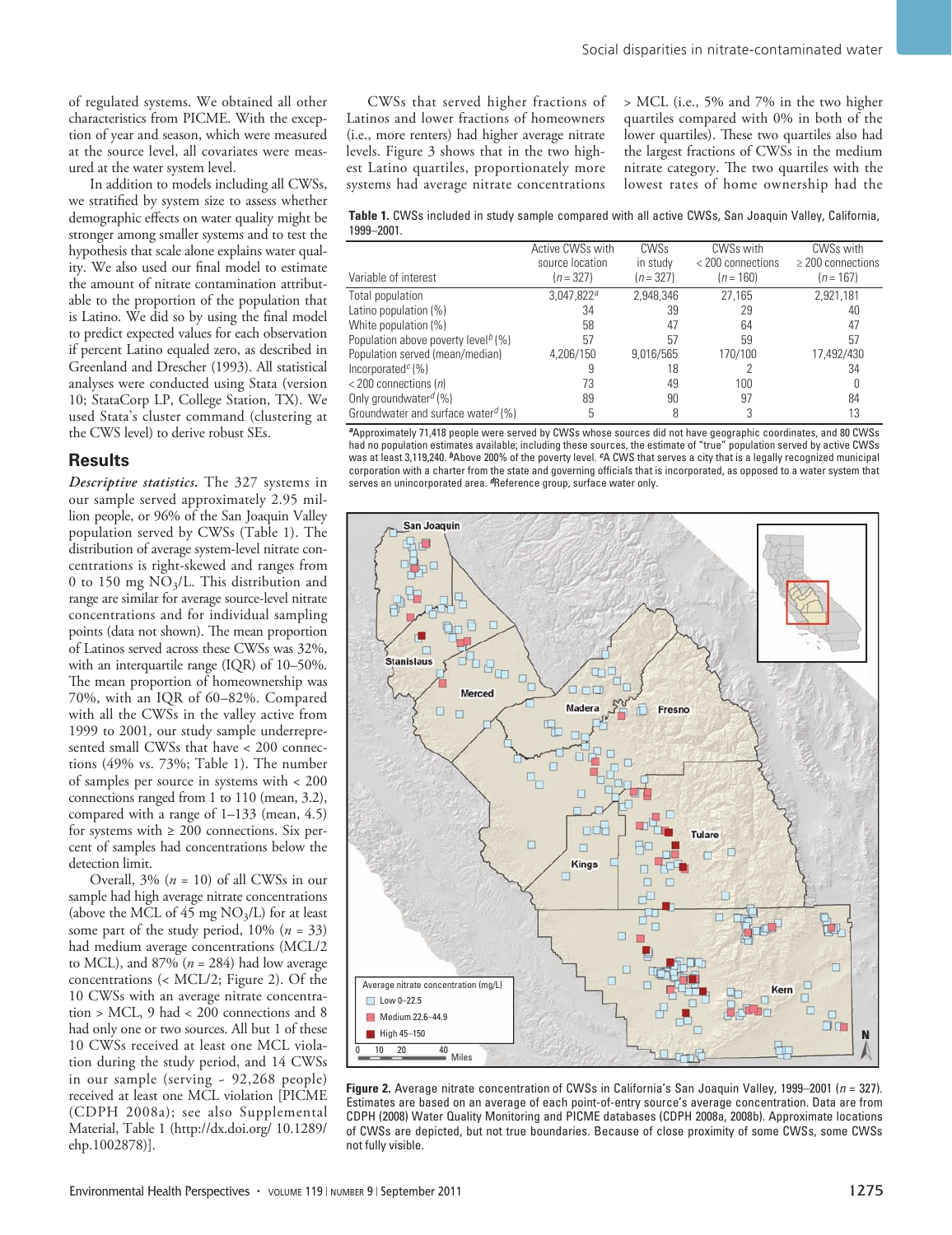largest proportions of systems in the medium and high nitrate categories (15% and 22%, respectively), compared with the two quartiles with the highest rates of home ownership (which had 7% and 8%, respectively).

Of the population served in our sample, approximately  $84.6\%$  ( $\sim 2,494,442$  people) were potentially exposed to low nitrate levels, 15.2% (~ 448,729 people) to medium nitrate levels, and 0.2% (~ 5,176 people) to high nitrate levels (Table 2). Of the 5,176 people served water with nitrates above the MCL, 56% were people of color (50% Latinos and 6% non-Latino), compared with 52% in the low and medium nitrate categories (Table 2).The percentage of Latinos served by high-nitrate CWSs was higher than the percentage of Latinos served by CWSs in the other two nitrate categories (39% and 40% for low and medium nitrate, respectively). This percentage was also greater than the percentage of Latinos in our entire study sample (39%; Table 1). This percentage was also higher than the percentage of Latinos served by CWSs in the other two nitrate categories (39% and 40% for low and medium nitrate, respectively).

*Model results.* Table 3 shows the multivariate modeling results. Unadjusted models indicate that percent Latino was positively and significantly  $[\beta = 0.14; 95\%$  confidence interval (CI), 0.04–0.24] correlated with the average nitrate concentration in the distribution system. Conversely, home ownership was negatively correlated with average nitrate concentration but only marginally significant  $(\beta = -0.15; 95\% \text{ CI}, -0.30 \text{ to } 0.003).$ 

Our adjusted model suggests that, on average, a 1% increase in Latinos served by a CWS was associated with an increase of 0.04 mg NO3/L (95% CI, –0.08 to 0.16). For home ownership, each percent increase was associated with a decrease of  $0.16$  mg  $NO<sub>3</sub>/L$  (95%) CI, –0.33 to 0.002). For systems with < 200 connections, the associations between percent Latino and home ownership and nitrate

concentration were consistent with both the unadjusted model and adjusted model for all CWSs, but the strength of the association for percent Latino increased. Specifically, on average, each percent increase in Latino was associated with a  $0.44$  mg  $NO<sub>3</sub>/L$  increase (95%) CI,  $0.03-0.84$ ) in the smaller systems. A 1% increase in home ownership was associated with a 0.15 mg  $NO<sub>3</sub>/L$  decrease (95% CI, –0.64 to 0.33), although the association was not statistically significant. In systems with ≥ 200 connections, neither race/ethnicity nor home ownership was associated with nitrate concentrations. Using the final model to predict expected values, we estimated that among small systems, nitrate levels for CWSs with 0% Latinos would be, on average, 6 mg  $NO<sub>3</sub>/L$ lower compared with CWSs at the mean.

## **Discussion**

To our knowledge, this is the first study to examine the relationship between nitrate levels in CWSs and social disparities in the-United States. After stratifying by system size, we found that among systems with < 200 connections, those serving higher percentages of Latinos had higher nitrate levels. We found an inverse but not statistically significant association between home ownership and nitrate levels for smaller systems. For large systems, we did not find significant associations between race/ethnicity or home ownership and nitrate levels. Our findings corroborate previous drinking water studies (e.g., Byrne 2003) that showed a positive relationship between percent minority and poor water quality but are specific to nitrate contamination at the community level. That water quality varied by percent Latino or home ownership matters not only because of environmental equity but also because elevated nitrate levels could pose a greater hazard to subpopulations that may have less access to health care.

The association of race/ethnicity and SES with nitrate levels could be due to several

factors. Race/ethnicity could have been related to proximity to agriculture, as well as the ability of residents to participate in the governance of their CWSs. For example, in systems with higher fractions of Latinos, language abilities, citizenship status, or lack of political clout could inhibit residents from speaking out and demanding improvements in water quality (for a discussion in relation to electoral politics, see Michelson 2000). Home ownership could have been negatively associated with nitrate levels because renter-based communities may have had a lower capacity to pay for improvements in water infrastructure or to hold a CWS accountable, assuming they received notices of violation as required (CCR 2008, §64463). Or, it might indicate that a lack of economic resources may influence whether CWSs can hire capable water managers or comply with regulations.

That > 5,000 people in our study sample were potentially exposed to drinking water with nitrate concentrations above the MCL raises health concerns. As noted, acute and chronic health effects have been found for vulnerable populations (e.g., infants and pregnant women) exposed to nitrate exceeding the MCL (Ward et al. 2005). Furthermore, that many of the water systems in this category had only one or two sources can lead to increased chances of high exposure for residents if these are high-nitrate sources, because there is no immediate alternative water source to draw from or blend with. These small systems often go years with high nitrate levels, until a new water source can be developed (Spath D, personal communication). PICME (CDPH 2008a) data corroborates this observation: of the 10 systems whose average nitrate concentration exceeded the MCL, 6 had recurring MCL violations over an 8-year time frame. In these systems, customers may be continually exposed (although exposure would be lower if people frequently use alternative sources). Additionally, because customers in the



**Figure 3.** Percentage of CWSs with low, medium, and high average nitrate concentrations, by quartiles of percent Latino and home ownership. Average system-level nitrate concentration is derived from the average of each source's average nitrate concentration at point of entry. Low is < one half the MCL of 45 mg NO<sub>3</sub>/L. Medium is one half the MCL up to the MCL (22.5 mg/L to 44.9 mg/L NO<sub>3</sub>). High is ≥ to the MCL.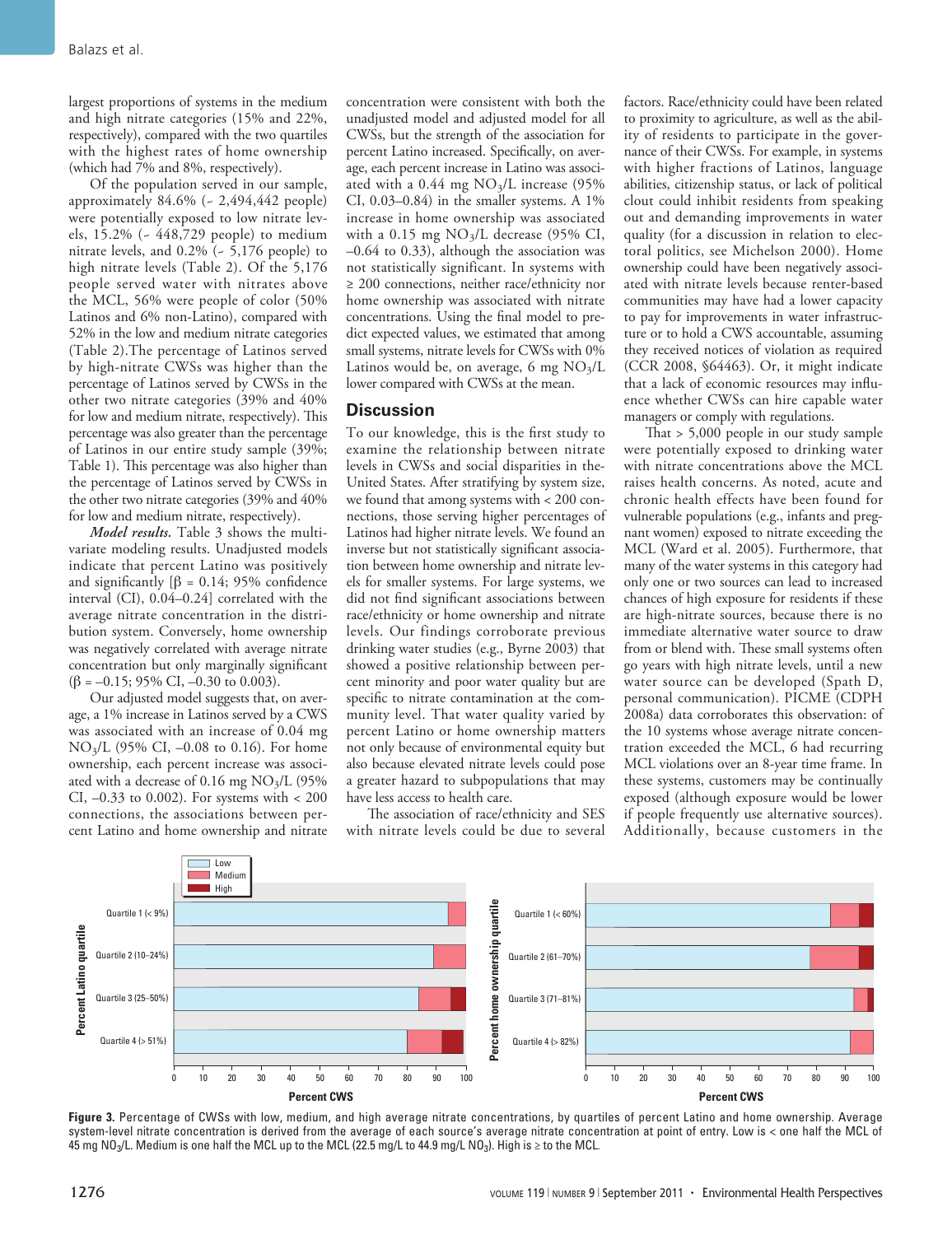CWS, *b*) not all census block groups served by a CWS have an intake/field located within

San Joaquin Valley often cope by purchasing bottled water, they pay two water bills—one for tap water and the other for bottled water (Moore et al. 2011).

Our results also highlight a less frequently discussed issue—approximately 448,700 residents, served by 33 CWSs, in our sample received water with medium nitrate levels (< MCL but > MCL/2). Nitrate levels in these systems could be approaching the MCL in some cases. In our study, one-third of CWSs in this category had average concentrations > 30 mg NO3/L. Residents in these systems could be at risk of adverse health outcomes and/or could experience additional economic costs. For example, in one study, the risk of colon cancer increased for certain susceptible subgroups (e.g., those with low vitamin C intake or high meat intake) whose water had nitrate levels > MCL/2 for at least 10 years (DeRoos et al. 2003). More generally, although several authors have suggested that the current nitrate MCL could be increased to a less stringent level of regulation (L'hirondel and L'hirondel 2002), others have argued that the standard should not be changed (Ward et al. 2005) because of uncertainties in the exposure assessment data and health effect estimates of the epidemiologic study upon which the current MCL is based (Walton 1951). Some authors also argue that the MCL includes no safety factor, and documented cases of infant methemoglobinemia

have occurred at levels below the MCL (Fan and Steinberg 1996). Thus, exposure to nitrates in the middle category is important to consider.

Monitoring of water quality by these CWSs is also an important consideration. CWSs with any source whose nitrate levels exceed MCL/2 (> 22.5 mg  $NO<sub>3</sub>/L$ ) are required to increase their monitoring frequency from annual to quarterly sampling (CCR 2008, §64432.1). At best, the cost of increased monitoring must be passed along to consumers. At worst, the funding and staffing constraints can limit the capacity of small CWSs to monitor; these CWSs may have nitrate levels approaching the MCL but neither the system operators nor customer base would know (Haberman R, personal communication). Such a scenario would undermine the aim of the SDWA, which is supposed to protect the public from harmful exposures and requires systems to notify their customers so that precautionary measures can be taken to reduce exposures (CCR 2008, §64480; Fan and Steinberg 1996).

This study used an appropriate unit of analysis (i.e., CWS) for estimating system-level nitrate exposure. The methods we used could be applied to other contaminants and to other regions of the United States. However, sources of error exist in our demographic estimate because *a*) surface intakes/well fields could fall in census block groups not served by the

**Table 2.** Demographic profile of total PEP*a* in study sample by average level of nitrate concentration.

|                                                      | Nitrate level    |        |      |
|------------------------------------------------------|------------------|--------|------|
| Variable of interest                                 | L <sub>0</sub> W | Medium | Hiah |
| Percent total population ( $n = 2.948,346$ )         | 84.6             | 15.2   |      |
| Percent Latino ( $n = 1.164, 714$ )                  | 39               | 40     | 50   |
| Percent non-Latino people of color ( $n = 389,336$ ) |                  |        |      |
| Percent white $(n = 1,394,296)$                      | 47               | 48     | 44   |

Low is less than one-half the MCL of 45 mg NO<sub>3</sub>/L; medium is one-half the MCL up to the MCL (22.5 mg/L to 44.9 mg/L NO<sub>3</sub>); high is equal to or greater than the MCL.

<sup>a</sup>Per water system, PEP is the population count of the demographic variable of interest x (number of point-of-entry sources in one of three nitrate levels ÷ by the total number of point-of-entry sources). PEP displayed in table is equal to the sum across all water systems. This value can also be interpreted as the estimated number of people served water at this level.

| Table 3. Regression for factors associated with nitrate concentration (mg NO <sub>3</sub> /L) in CWSs, with beta coefficients, 95% CIs, and levels of significance. |  |
|---------------------------------------------------------------------------------------------------------------------------------------------------------------------|--|
|---------------------------------------------------------------------------------------------------------------------------------------------------------------------|--|

| Variable                               | Model $A^a$                        | Model $B^a$               | Model $C^b$                      | Model $D \le 200$ con.)         | Model E ( $\geq$ 200 con.)   |
|----------------------------------------|------------------------------------|---------------------------|----------------------------------|---------------------------------|------------------------------|
| Constant                               | 14.2 (9.1 to $19.4$ ) <sup>#</sup> | 27.1 (16.3 to 38.0)*      | $6.3$ (-11.4 to 24.0)            | $10.8 (-32.3 to 53.9)$          | $3.2$ (-15.5 to 21.9)        |
| Percent Latino                         | $0.14$ (0.04 to 0.24) <sup>#</sup> |                           | $0.04 (-0.08 to 0.16)$           | $0.44$ (0.03 to 0.84)**         | $-0.01$ $(-0.12$ to $0.10$ ) |
| Percent non-Latino people of color     | $-0.18$ ( $-0.62$ to 0.25)         |                           | $-0.15$ $(-0.47$ to 0.18)        | $-0.44$ (-1.1 to 0.27)          | $-0.13$ $(-0.45$ to 0.18)    |
| Percent home ownership                 |                                    | $-0.15$ (-0.30 to 0.003)* | $-0.16$ (-0.33 to 0.002)*        | $-0.15$ ( $-0.64$ to 0.33)      | $-0.10$ $(-0.27$ to 0.07)    |
| Incorporated                           |                                    |                           | $-4.4$ ( $-9.3$ to 0.56)         | $-2.9$ ( $-31.8$ to 25.9)       | $-4.1$ (-9.3 to 1.1)         |
| Groundwater or combined $c$            |                                    |                           | $9.7(4.3 \text{ to } 15.2)^{\#}$ | NΑ                              | 11.7 (7.9 to $15.4$ )#       |
| Private non-PUC regulated <sup>d</sup> |                                    |                           | $2.7$ (-5.4 to 10.9)             | $5.5$ (-2.7 to 13.7)            | $-0.23$ ( $-4.5$ to 4.1)     |
| Public <sup>d</sup>                    |                                    |                           | 7.2 (2.8 to $11.5$ )#            | $10.3 (-17.4 \text{ to } 38.0)$ | $7.3(3.6 \text{ to } 11.1)$  |
| $<$ 200 service connections            |                                    |                           | $9.1 (-2.5 to 20.7)$             | NА                              | NА                           |
| Valley floor                           |                                    |                           | 7.9 (1.6 to $14.2$ )**           | $1.7$ (-12.0 to 15.4)           | 7.4 (1.0 to 13.9)            |
| 2000 <sup>e</sup>                      |                                    |                           | $1.3 (-0.44 \text{ to } 3.1)$    | $5.0(1.2 \text{ to } 8.8)^*$    | $0.71$ (-1.1 to 2.6)         |
| 2001 <sup>e</sup>                      |                                    |                           | 1.4 (-0.26 to $3.1$ )*           | $5.5(1.9 \text{ to } 9.1)^{#}$  | $0.67$ (-0.98 to 2.3)        |
| Summer/fall                            |                                    |                           | 1.3 (-0.30 to 2.9)               | 3.2 (0.31 to 6.3)**             | $1.1$ (-0.72 to 3.0)         |

NA, not applicable, because no CWS in this model run contains this factor, or all CWSs have this factor. Data are regression statistics with robust SEs, clustered by CWSs. Coefficients represent the estimated difference in mean concentration at the system level associated with a unit change in the covariate (95% CI). Empty cells indicate that the unadjusted model included only the key variables of interest.

*<sup>a</sup>*Unadjusted models, all CWSs included. *<sup>b</sup>*Adjusted model, all CWSs included. *<sup>c</sup>*Surface water is referent category. *<sup>d</sup>*Privately owned PUC-regulated CWSs are referent category. *e*1999 is referent year. \**p* < 0.10. \*\**p* < 0.05. # *p* < 0.01.

them, and *c*) Latinos in census data could be undercounted because of legal status. Despite these potential errors, for most CWSs, sources fell within the same census block groups that overlapped with service area boundaries of CWSs. And, for 9 of the 10 systems in the high-nitrate category, all sources were in the same census block groups as those included in each CWS service area [see Supplemental Material (http://dx.doi.org/10.1289/ ehp.1002878)]. Additional sources of error include possible misclassification of points of entry to the distribution system because of errors in PICME. Furthermore, because the relative flow of different sources contributing to each CWS was not known, our method may have over- or underestimated average nitrate levels. However, at least among CWSs with average concentrations over the MCL, the estimated concentrations were similar to the measured concentrations for which that CWS received one or more MCL violations. Our measure of exposure was limited by data availability, so for systems with fewer samples tested for nitrates, our estimate may be less accurate. Although the number of persons potentially exposed to nitrate over the MCL is small, it is likely to be an underestimate of the actual population affected in the San Joaquin Valley. This is partly because our study underrepresented smaller CWSs, and partly because we used average rather than maximum nitrate levels or other measures of nitrate (e.g., MCL violations). Thus, our estimate is likely to be a conservative measure of potential exposure. The estimate of the PEP may also contain some error, because there may be some differences among utilities in how population estimates are calculated. Finally, although our results are based on data that are 10 years old, we believe that, at a minimum, they capture current trends in the San Joaquin Valley because nitrate concentrations generally